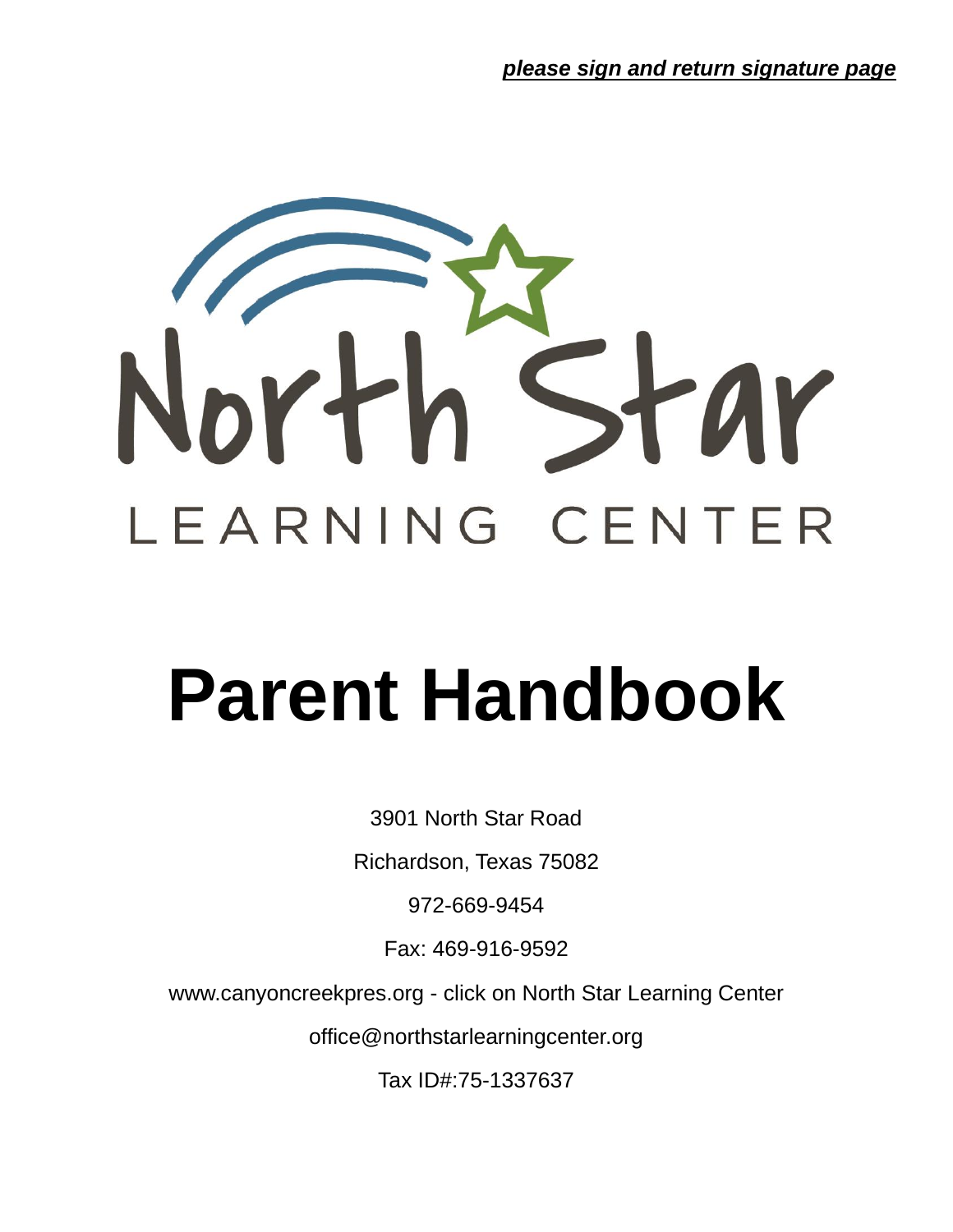### **Mission Statement**

*The mission of North Star Learning Center is to serve our community by providing child-focused, quality education and care for young children in a loving, nurturing environment. We strive to meet the physical, emotional, cognitive and social needs of each individual child. To this end, we provide developmentally appropriate programs delivered by qualified staff which challenge and enrich our children, providing them with opportunities to maximize their God-given potential.*

The *Parent Handbook* provides parents and staff with a clear and concise statement of the basic policies, procedures, and philosophy of North Star Learning Center. Although the *Handbook* is not intended as a definitive statement on these subjects, and no handbook can cover all situations, it is written to answer the most frequently asked questions about the policies and procedures of the school. In the *Handbook,* it is important to realize that our policies and procedures are formulated to implement our goals in Christian education, as well as to provide for a safe, orderly, efficient and consistent approach to situations. Consistent support of these policies and procedures will produce significant and lasting accomplishments for the North Star Learning Center students.

### **Important Numbers:**

| North Star Learning Center                | 972-669-9454 |
|-------------------------------------------|--------------|
| Director, Debbie Webb                     | ext. 314     |
| Assistant Director, Robyn Shearin         | ext. 0       |
| Administrative Assistant, Brandee Donahue | ext. 331     |
| North Star Learning Center Fax            | 469-916-9592 |
| Canyon Creek Presbyterian Church          | 972-238-8103 |

### **School Hours**

#### **Monday-Friday/January-December**

Half Day Program 9:00am to 2:00pm Full Day Program 7:00am to 6:00pm

Parents may visit the child-care center at any time during your hours of operation to observe their child, the childcare center's program activities, the building, the premises, and the equipment without having to secure prior approval.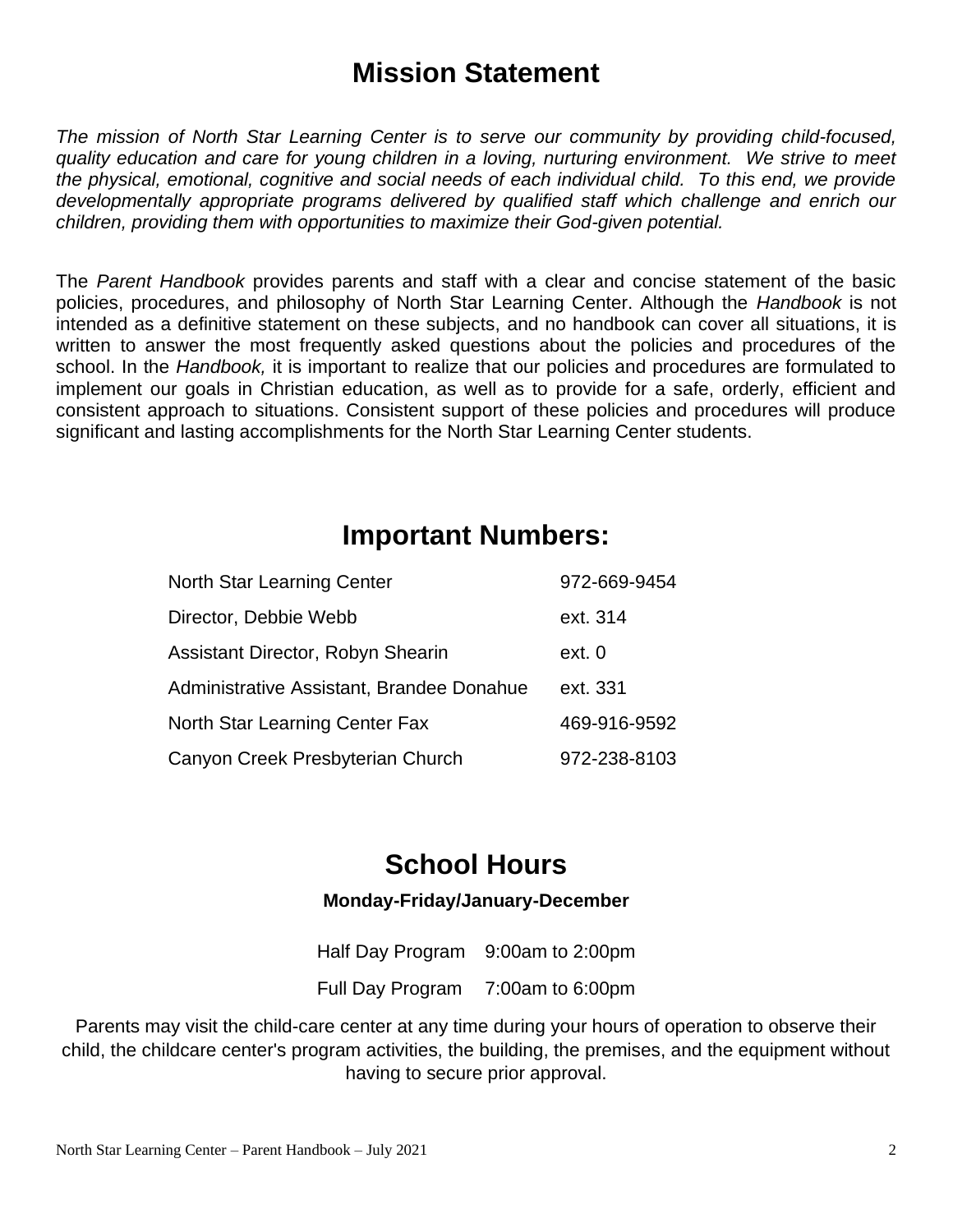### **Our Main Goals**

- We will exemplify and promote virtues of the Christian faith.
- We will recruit, retain, develop and recognize a highly qualified staff.
- We will expect the continuing education of staff and leadership in the areas of academia and spiritual renewal.
- We will require responsible fiscal management, integrity, efficiency, and effectiveness in all operations.
- The Committee will provide leadership in setting policy, maintaining high standards and supporting the administration.

### **Hallmarks of North Star Learning Center**

North Star Learning Center strives to make a difference. North Star Learning Center views teachers, children and parents from the wisdom given in scripture. The Bible says "Loving God is the greatest commandment" *Matthew 22:38*. At NSLC, we make six important promises to our parents to fulfill this command.

- 1. To love our students by showing kindness, gentleness, compassion, care and concern.
- 2. To ensure that North Star Learning Center teachers and administrators are competent, qualified, dedicated and caring.
- 3. To guarantee that we will communicate with parents about their child(ren).
- 4. To work diligently to merit your trust and confidence by viewing parents as partners.
- 5. To base our school philosophy and practices on the truth and wisdom of scripture.
- 6. To be committed to prayer because we believe "The prayer of the righteous is powerful and effective" James 5:16.

### **Six commitments we ask of NSLC parents:**

- 1. Support the philosophy and standards of North Star Learning Center.
- 2. Pray for the school community.
- 3. To be actively involved in shaping their children's values.
	- a. Model appropriate behavior.
	- b. Be involved in your child's learning.
- 4. View us as partners.
	- a. Welcome and be open to constructive feedback regarding your child.
	- b. Allow your child to experience and take ownership of their actions.
- 5. Allow us to be the first contact in addressing your concerns.
- 6. Pay your bills in a timely way.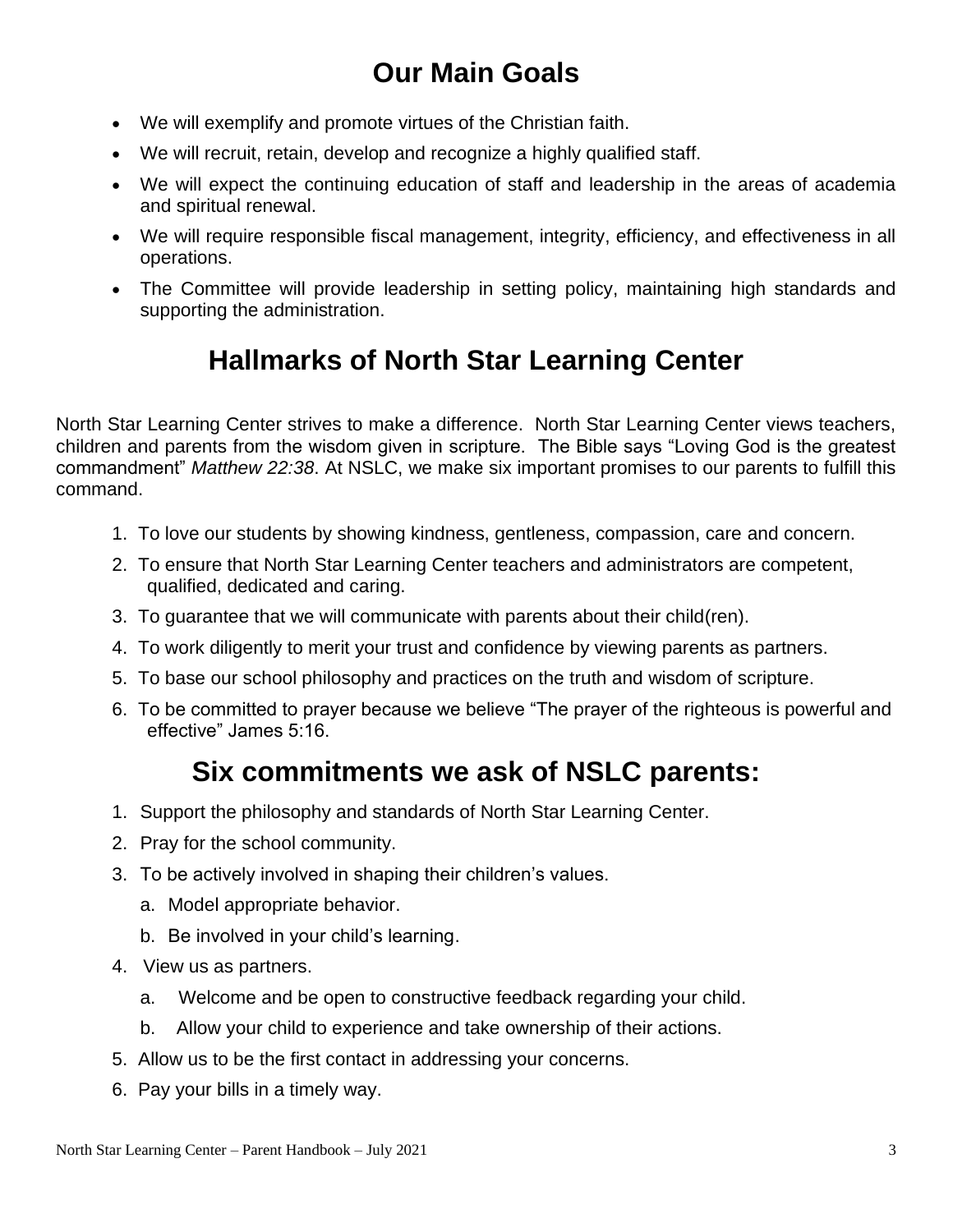### **Admission Procedures**

To be enrolled at NSLC, the following paperwork must be on file:

- Enrollment Form with the \$250 annual, non-refundable registration fee
- Signed Handbook & Photo Agreement Page
- Current Immunization Record
- Medical Form complete with doctor's signature or attached doctor's note
- ACH Automatic Bank Draft form
- Any legal custody documents
- Vision & Hearing screening for students entering Preschool D.

Class placement is based on your child's age on or before September  $1<sup>st</sup>$ . Infants must be at least 8 weeks old to attend.

#### **Key Card Policy**

Every family enrolling at North Star Learning Center will receive two key cards. Additional cards are \$10 each. Cards must be returned upon withdrawal. All cards not returned within one week of withdrawal will be charged a \$10 fee.

#### **Non-Discrimination Policy**

NSLC extends to all students of any race, color, national and ethnic origin the rights, privileges, programs and activities generally accorded or made available to students of the school. NSLC does not discriminate based on race, color, or national and ethnic origin in administration of our educational and/or admission policies. All students will be expected to participate fully in all Christian education. No exceptions or exclusions will be made for any student.

### **Assessment Policies**

North Star Learning Center is committed to meeting the needs of all students. The classroom curriculum and activities are designed to enhance the physical, academic, social, emotional, and spiritual growth of the children entrusted to our care. NSLC strives to make all decisions in the best interest of each individual student attending our school. Assessment is a valuable part of a child's preschool experiences. We use multiple forms of assessments including but not limited to checklists and anecdotal records in order to identify each child's interests and needs, describing each child's developmental progress and learning.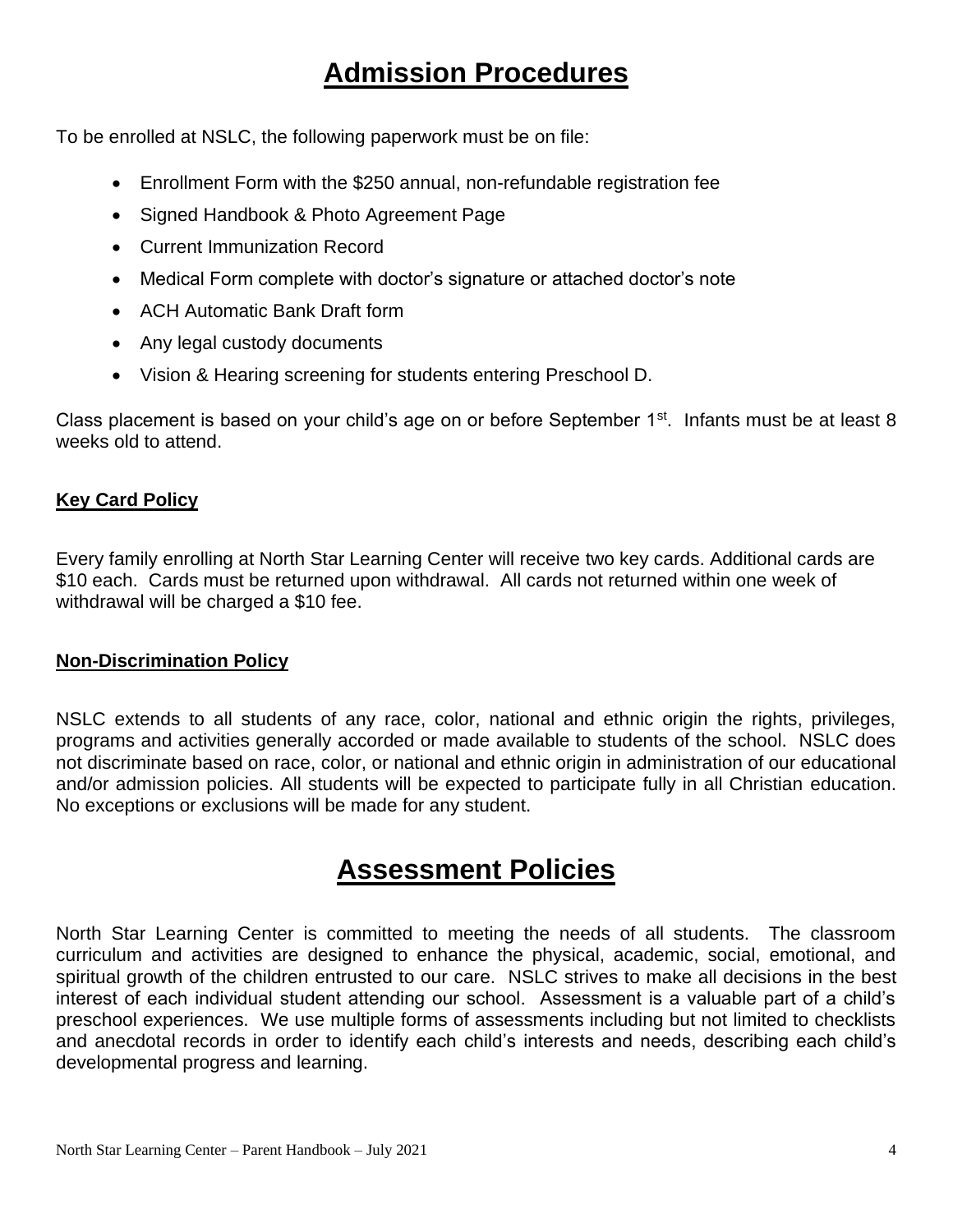During the course of a student's enrollment at NSLC, it may become apparent that the student may have physical, academic, language, and/or social/emotional needs that cannot be adequately met by our program. When necessary, assessments will be used to determine if a student needs special services. A conference will be held with the parents and others to determine what referrals should be made.

Assessment will occur starting at the beginning of each year as each child's family will be given a "Getting to Know You" form to complete and return to the child's teacher. Teachers will use Developmental Goals Checklists and will share these results with the parents as needed. Parents in our Preschool B, C, and D classes will receive a written assessment in the Fall and again in the Spring. At that time parents will have an opportunity to meet and discuss progress made. Families and teachers are encouraged to schedule a conference anytime there is a concern about a child's development, behavior or experiences at school.

For children with persistent, serious, and/or challenging behavior, teachers, families, and other professionals will meet to develop and implement an individualized plan that supports the child's inclusion and success. The following steps should be taken if a teacher, family member or administrator notices a behavior of concern:

- The teacher(s) will complete an Addressing Behaviors of Concern form and return it to the director.
- The director or designee will observe the child and confer with the teacher about how to address the issues.
- If necessary, the teacher, director, or designee will schedule a conference with the child's family.
- If necessary, the teacher or director or designee will refer the family to outside resources who can help.

Information about each child (including but not limited to enrollment forms, medical forms, assessments and reports) will be kept in a closed cabinet when not being used by the child's teacher or staff. All information will be kept confidential and only shared with NSLC staff in professional consultation or with those people indicated by the child's family. NSLC assures that privacy and confidentiality of student records will be handled in an appropriate manner.

### **Attendance and Absence Policy**

We require all students to be checked in by 9:00am. Students who are not able to arrive by 9:00am may not attend that day (doctor's appointments are an exception). On-time arrival will ensure that your child feels included and prepared for what is ahead for the day. If your child is going to be absent or late because of a doctor's appointment, please notify the school. Also, alert us of any communicable illnesses.

#### **\*Please note: There are no make-up days for any absences**

Temporary withdrawals due to extended trips, etc. will require a \$50 re-enrollment fee. Your child's spot in the class will not be held unless tuition is paid while away on any extended absence.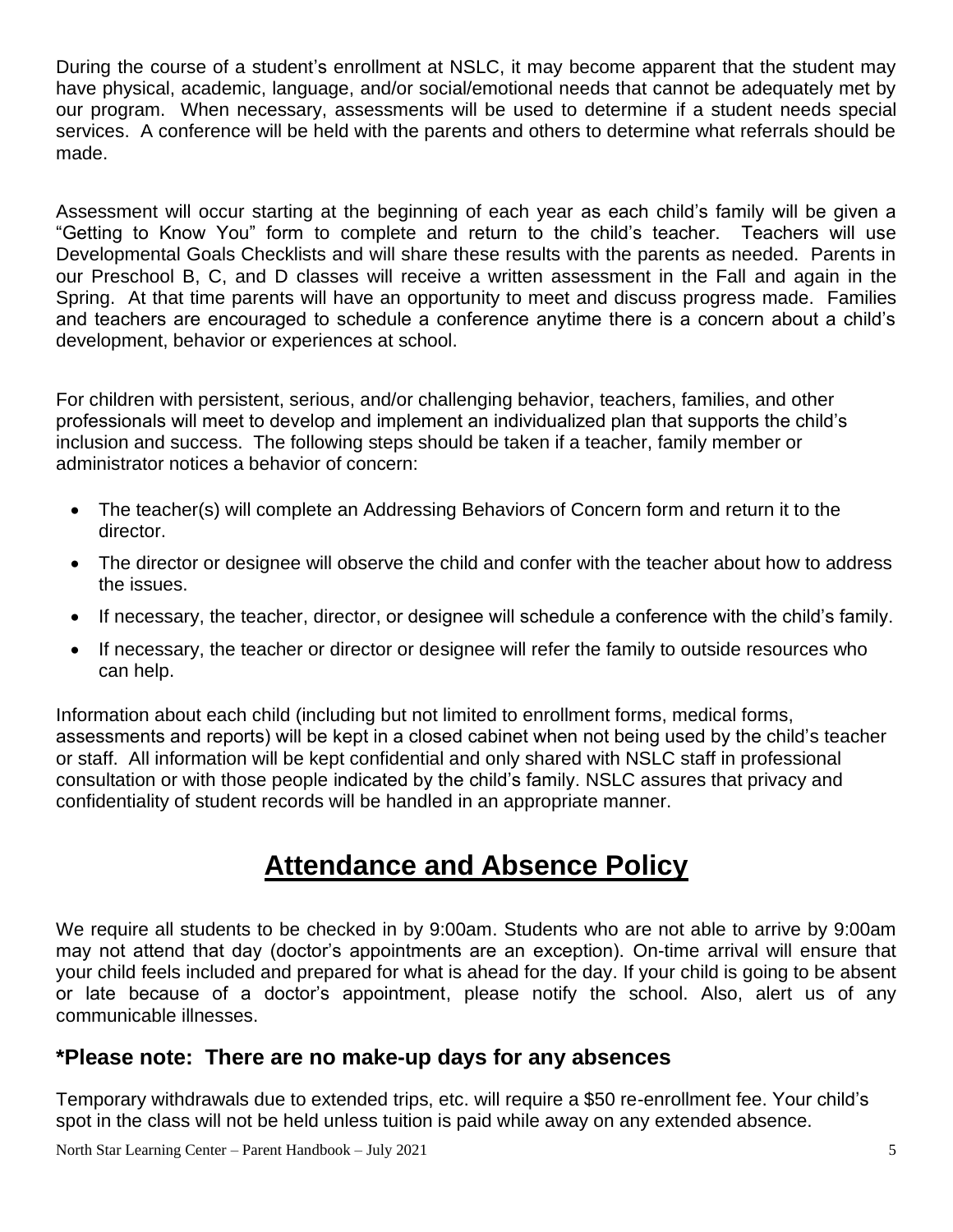### **Birthday Celebrations and Invitations**

We will be happy to distribute invitations, but we ask your cooperation in the following manner:

- Every child in the class must be invited (all girls, all boys or the entire class).
- It must be clear to the other parents that this is not a school function.
- The invitations must be sent in your child's bag at the beginning of the day to allow the teacher time to place them in the folders.
- Let the teacher know if you plan to provide a treat at school for your child's birthday. Birthday celebrations at school will be kept simple. This is NOT a birthday party – just an acknowledgement that today we are celebrating your child's special day. **We require only store bought cookies be sent in a sealed container**. Please **NO** cupcakes, cakes, pizza, balloons, party favors or candles. We will be happy to celebrate your child's summer birthday. Please speak with your child's teacher to schedule an appropriate day.

### **Christian Education**

**Morning Devotions** – All classes begin each day with a devotional time. The purpose of this activity is to develop students' skills in listening, understanding, and living God's Word, the Bible.

**Chapel** – Chapel is a very special time of our week for Preschool C and D. It is a time to honor God and be grateful for Him. Chapel symbolizes the school's commitment to Christian spiritual values and is a time of worship and an opportunity to foster spiritual and moral development. This is an integral part of our program and all designated classes are expected to attend.

### **Communication**

We use the ProCare Connect app for daily information. Upon enrollment, you will receive an email invitation to set up your account. A weekly newsletter is emailed during the academic year on Wednesdays. It is vital that every family be on our electronic contact list in order to be informed of all school information and updates. Please notify the school of any email address changes so that you continually receive important school information. The director may be reached by phone or email to review and discuss any questions or concerns about our policies and procedures.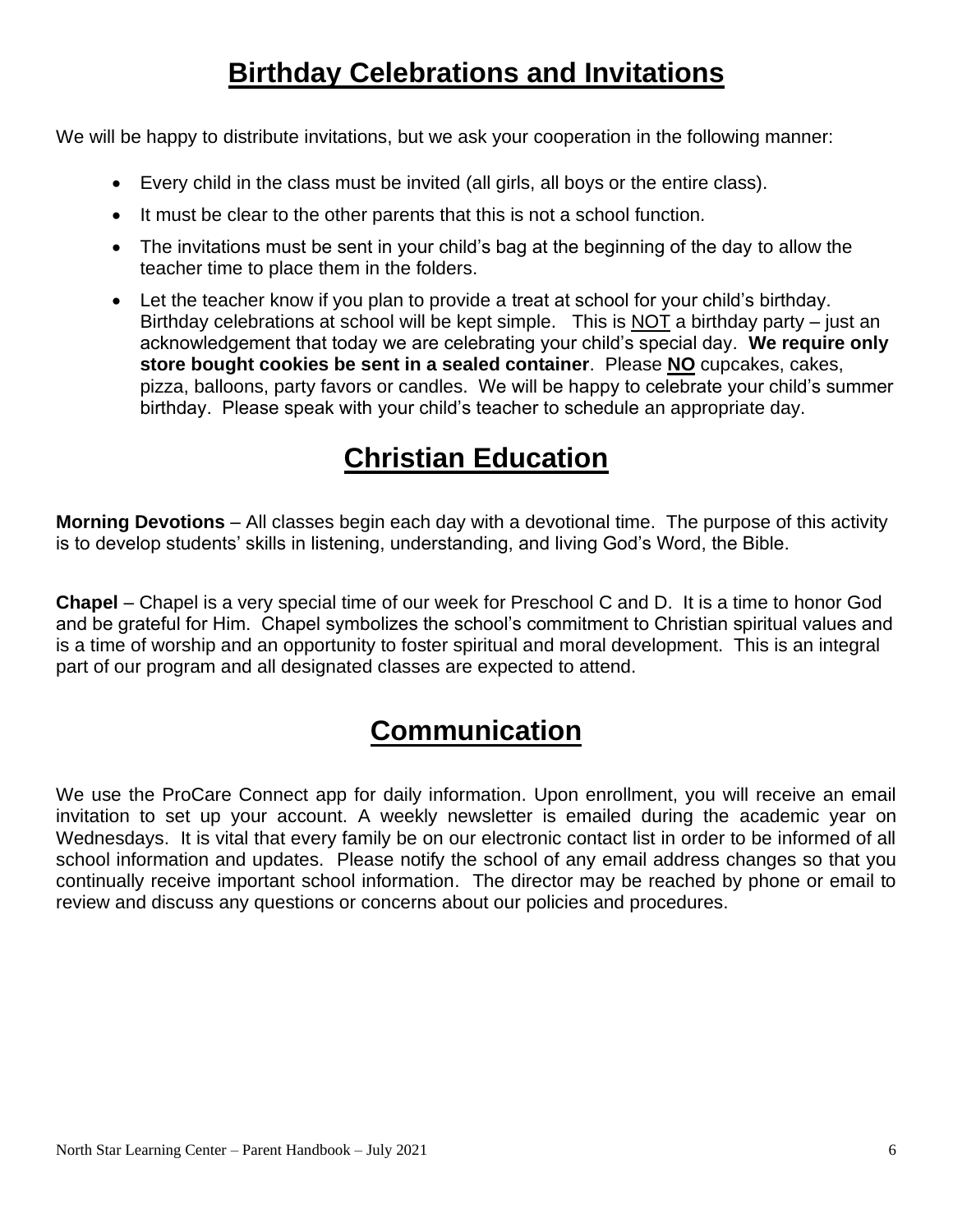### **Discipline & Guidance**

(Subchapter L in Minimum Standards page 99)

- Discipline must be:
	- (1) Individualized and consistent for each child;
	- (2) Appropriate to the child's level of understanding;
	- (3) Directed toward teaching the child acceptable behavior and self-control; and

(4) A positive method of discipline and guidance that encourages self-esteem, self-control, and self-direction, including the following:

(A) Using praise and encouragement of good behavior instead of focusing only upon unacceptable behavior;

(B) Reminding a child of behavior expectations daily by using clear, positive statements;

(C) Redirecting behavior using positive statements; and

(D) Using brief supervised separation or time out from the group, when appropriate for the child's age and development, which is limited to no more than one minute per year of the child's age.

There must be no harsh, cruel, or unusual treatment of any child. The following types of discipline and guidance are prohibited:

- (1) Corporal punishment or threats of corporal punishment;
- (2) Punishment associated with food, naps, or toilet training;
- (3) Pinching, shaking, or biting a child;
- (4) Hitting a child with a hand or instrument;
- (5) Putting anything in or on a child's mouth;
- (6) Humiliating, ridiculing, rejecting, or yelling at a child;
- (7) Subjecting a child to harsh, abusive, or profane language;
- (8) Placing a child in a locked or dark room, bathroom, or closet with the door closed; and

(9) Requiring a child to remain silent or inactive for inappropriately long periods of time for the child's age.

Any form of physical aggression by a child is unacceptable and will be taken seriously. This includes hitting, kicking, biting and spitting. If a child is causing harm to self and/or others, he/she will be placed in a time out situation in the classroom or in the office. Depending upon the severity of the behavior, the Director will be notified, and the child may be sent home for the remainder of the day. A conference will be called with the parents after the second occurrence. After the third incident of being sent home, NSLC reserves the right to expel the child from future attendance.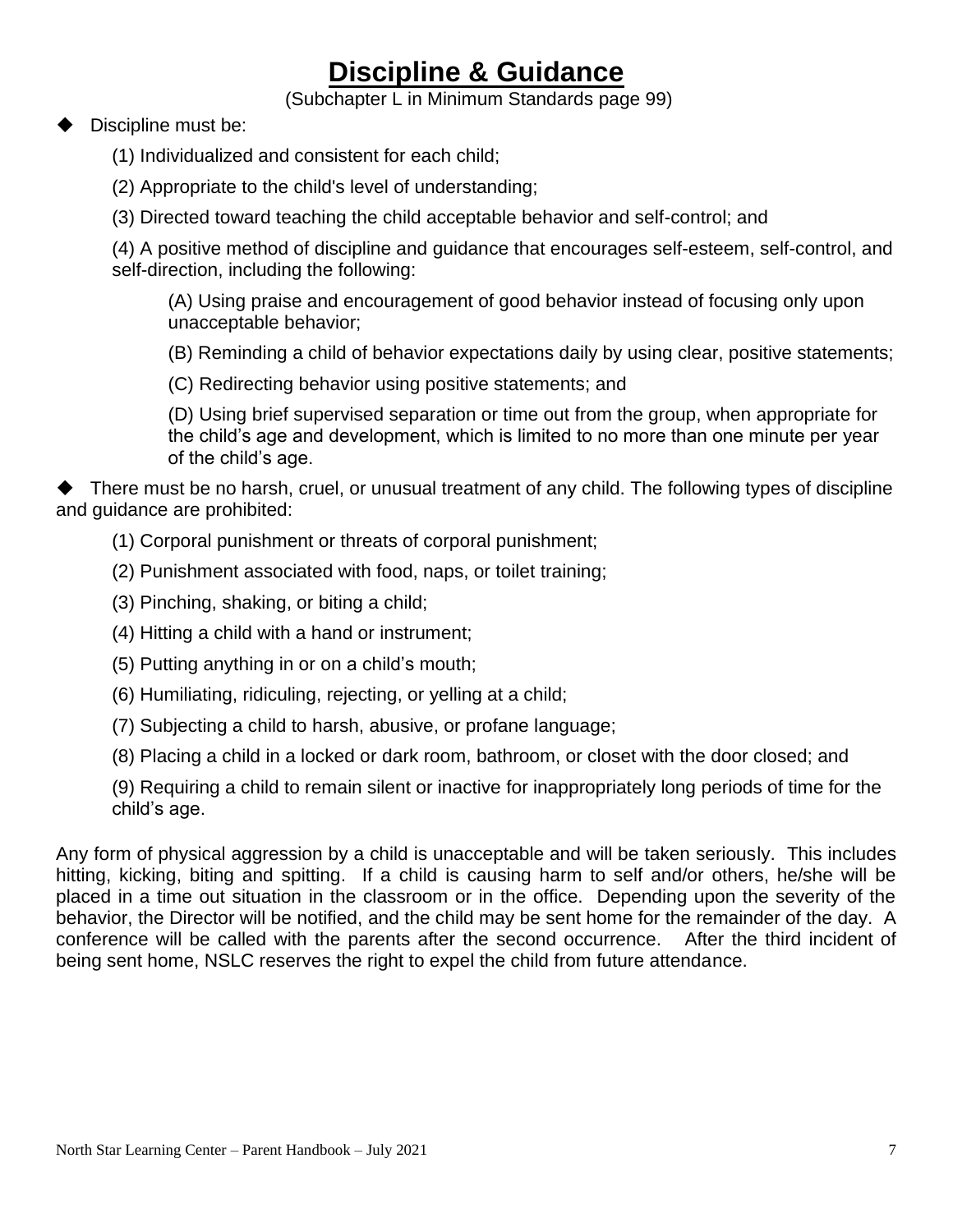### **Drop off/Pick Up of Children**

We require all students to be checked in by 9:00am. Students who are not able to arrive by 9:00am may not attend that day (doctor's appointments are an exception and a note is required).

We do understand that there may be times when there is a need to have your child picked up by someone other than yourself. In these instances, the parent/guardian must notify the school prior to the desired pick-up time. Upon arrival, the designated person must present valid picture identification, such as a driver's license at the NSLC office.

Half day students are dismissed between 1:45-2:00pm. Children that are staying as a part of our Full Day program must be picked up by 6:00pm. Our License from the State of Texas ends at 6:00pm. It is essential that you arrive before that time to pick up your child. After your child's scheduled pick up time a late pick up penalty of \$10.00 will be charged for anytime within the first 5 minutes late and then an additional \$1.00 for each minute past 5 minutes.

### **Emergency Procedures**

Emergency Procedures have been put in place to ensure the safety of your children. These procedures were developed by the NSLC and CCPC staff in conjunction with area police officers. The type of emergency determines the location of pick-up. If for some reason you are unable to retrieve your children in a timely manner, the school is prepared to care for your child until you arrive. In the event students need to be evacuated from the school campus, the school will assume the responsibility of insuring safe transportation of all students utilizing all available strollers, evacuation cribs and any and all school and church staff to the evacuation site of Otto Middle School. In the extreme case of an evacuation to the off-site location and walking is not an option, children will be loaded and accompanied by a teacher and driven in teacher/staff cars, with or without car seats to get them to the safe location in a timely manner. As soon as children are safely relocated, parents will be emailed and called (if possible). The director or designee will contact local authorities and HHS as soon as children are safely relocated.

#### **Emergency Evacuation Site(s):**

Otto Middle School, 504 North Star Road, Richardson, TX 75082, 469-752-8500

Meadows Baptist Church, 3001 Los Rios Blvd, Plano, TX 75074, 972-423-5683

#### **Homeland Security**

If this type of emergency takes place, the children will be moved to M117, in the main building on the 1<sup>st</sup> floor. The children will be released from M117 only to the persons listed on the Family Information Form.

#### **Weather Emergency**

NSLC will follow the Plano Independent School District inclement weather closing decisions. If a severe storm occurs during school hours, your children will be taken to M117 until the weather passes. Using all means possible, we will notify parents. In most cases, the children will return to their classrooms and we will remain open until the regular school day ends. Parents/guardians may choose to pick up children before dismissal time. Only those persons designated on the Family Information Form may pick up your child/children.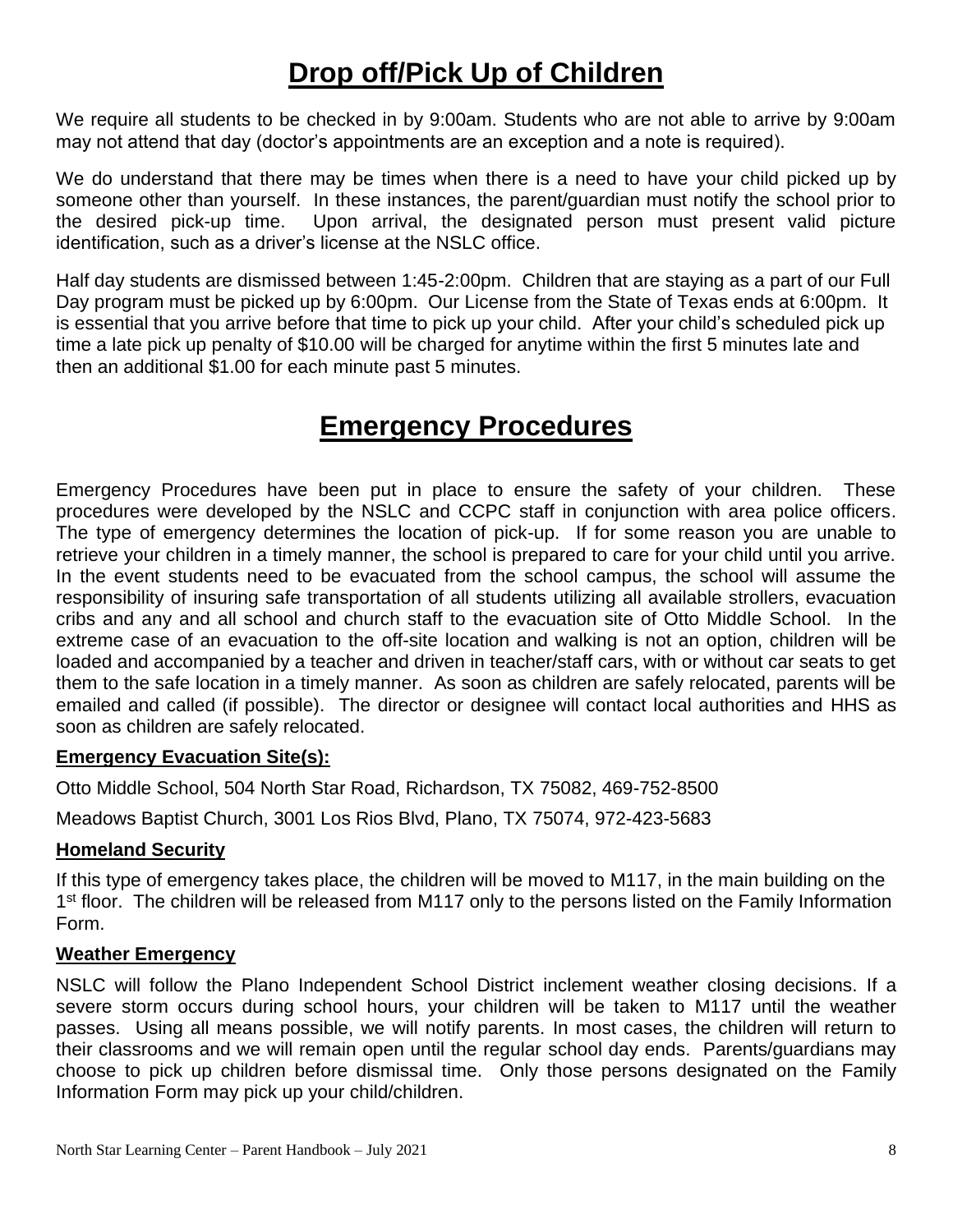#### **Campus Emergency**

If NSLC experiences an emergency in the geographical area of the school, we may elect to "lock down" the campus for the children's safety. Other emergency situations might include such events as power or water outages, natural gas leakage, fire, an intruder, etc. The staff will evaluate the event and may contact a person designated on the Family Information Form for pick up. Teachers will take all steps necessary to ensure that the children are secure in the building unless it is necessary to evacuate.

#### **Health Emergency**

If NSLC experiences a health emergency, such as COVID 19 or other pandemic, we will follow the direction of State and Local officials or church leadership. In the event of a closure, no refunds or tuition credits will be given. We will immediately switch to a virtual learning mode.

### **Events**

**Meet the Teacher** – an opportunity for a one-on-one meeting with your child and their teacher prior to the first day of school.

**Parent Meeting** – a school-wide meeting to review our policies and procedures prior to the first day of school. A great opportunity to meet other NSLC parents during your age-level meetings

**Morning Muffins** – a fun "meet and greet" with other NSLC parents during the first month of school.

**Trunk-or-Treat** – parents decorate their trunks and classes "trick-or-treat" to all the cars. This school-wide event is held in the morning on or near October 31<sup>st</sup>. Costumes are encouraged!

**Friendship Feast (Preschool D only)** – a Thanksgiving lunch event for our Preschool D students and families.

**Christmas Program/Reception (Preschool C and D only)** – a celebration of Christmas focused on the birth of Jesus. Full Day Preschool D students participate in a nativity play. All students perform Christmas songs and a reception immediately following.

**Dad's Derby (Preschool C and D only)** – an evening event for our Preschool C & D dads and students. Dads and students will build and race a pinewood derby car.

**Valentine's Day –** students will bring Valentine cards for their friends. We provide a fun snack treat for all classrooms participating.

**Dr. Seuss Week** – a fun week of celebrating the birthday of Dr. Seuss

**Trike-a-Thon (Preschool C and D only) –** this morning event is a fundraiser for St. Jude Children's Hospital. Students learn about bike safety during the week with fun "rallies" each afternoon. On Trike-a-Thon morning, students will bring their bike/trike and have a scheduled time to ride around the track. We are proud of the amount of money we typically raise for St. Jude!

**Mom's Regatta (Preschool C and D only) –** an evening event for our Preschool C & D moms and students. Moms and students will build and decorate a small sailboat and have a fun "race" in a rain gutter filled with water. There is a special performance by the students.

**Fun Days –** 3 fun-filled days of outdoor activities for all students including days like "Messy Day", "Game Day", and "Water Day".

**Preschool D Graduation –** We will celebrate the end of the school year with a special performance and a reception. Parents will volunteer for decorating a table at the reception for their classroom.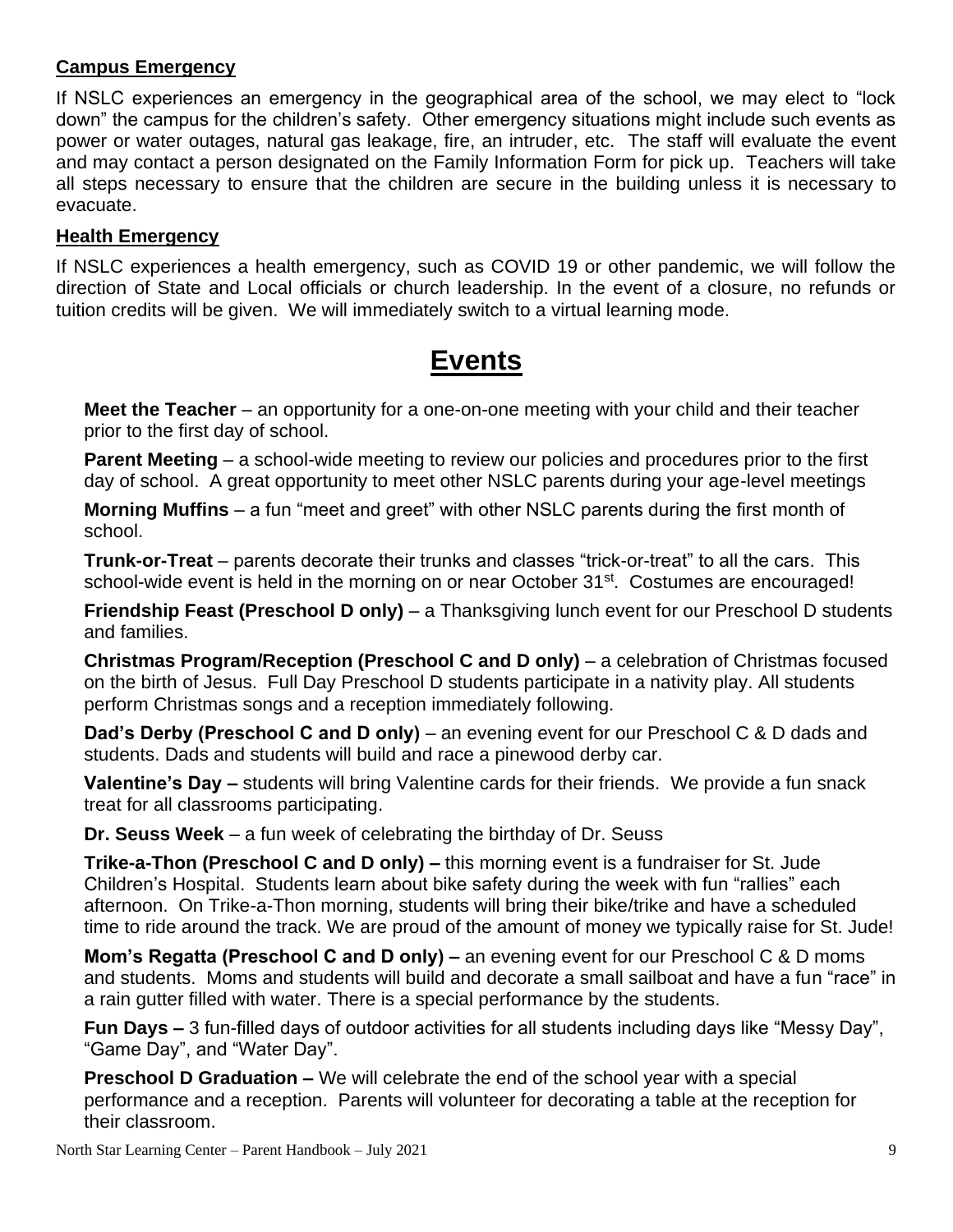### **Gang-Free Zone**

In accordance with House Bill 2086, we are required to inform the families of NSLC that gang-related criminal activity or engaging in organized criminal activity within 1000 feet of this center/facility is a violation of the law, and are therefore subject to increased penalty under state law.

### **Health and Safety Regulations**

#### **Hearing and Vision Screenings**

Hearing and vision tests are required for all students entering Preschool D. This is most often completed at your four-year-old check up by your physician. You must provide this form before the first day of school.

#### **Immunizations**

The State of Texas has Minimum Vaccine Requirements for Child Care and Pre-K Facilities. In order to comply with this standard, NSLC will no longer accept "Exemption Forms for Immunizations for Reasons of Conscience." Documentation of current appropriate immunizations is required with Registration Forms, and the Health Record must be kept up to date. You may have your doctor fax immunization updates to NSLC or leave them at the front desk.

North Star Learning Center encourages but does not require all employees to receive vaccinepreventable immunizations.

#### **Medications**

Prescription medication will be administered by the office staff only when prescribed 3 or more times a day and the middle dose is needed. We will not give over the counter medications. Prescription medications must be brought in the original container with the prescription label. Medication must be signed in daily at the front desk. All medication must be taken home daily except for Epi-pens, inhalers, and Benadryl for severe allergies. You must complete a F.A.R.E. (food allergy and anaphylaxis plan) each school year.

### **Illness and Injury**

A child who shows any sign of illness should be kept at home for the protection of that child and other children.

- Cough
- Shortness of breath/difficulty breathing
- Chills/Shaking
- Muscle Pain
- Headache
- Loss of taste or smell
- Fever of 100 degrees or higher
- Vomiting
- Diarrhea
- Sore Throat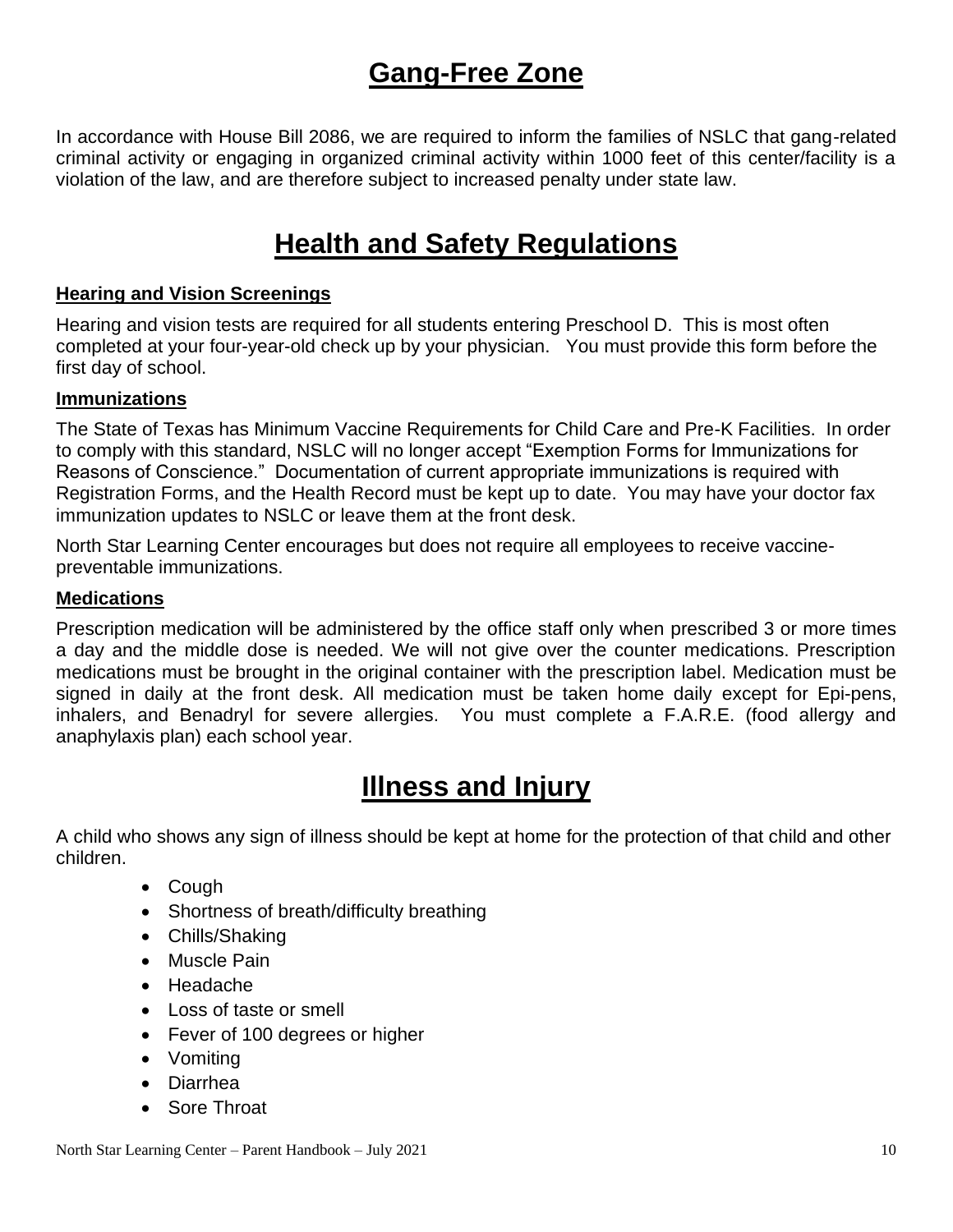- Unexplained rash
- Pink eye or other eye infection
- Communicable diseases
- Head Lice (medicated shampoo/treatment given all nits removed)

If you have any questions about whether to bring your child to school, please contact your pediatrician's office. Children must be symptom and fever free for at least 24 hours before returning to school. Fever free is defined as having a normal temperature without the use of fever-reducing medications. If required, temperatures may be checked upon arrival and throughout the day. Children attending class are expected to participate fully in all activities. No one will be allowed to sit inside during outdoor play.

When a child becomes ill during the day the parent(s) will be contacted. If we are not able to notify the parent in a timely fashion the emergency contact will be phoned. **Your child must be picked up within the hour of being notified**. Every NSLC faculty member is trained in basic first aid and in CPR. In the event of an injury, first aid will be administered, and the parents will be notified. In case of severe injuries emergency medical professionals may be called if necessary.

### **Nutrition/Lunch/Snacks**

BREAKFAST SNACK: Full Day students are offered a breakfast snack between 7:00am-8:00am. **Please do not send donuts or flavored milk.**

MID-MORNING SNACK: Please send an "Energy Brain Boost" snack with your child each day. Please send healthy snacks such as a cheese stick, granola bars, dried or fresh fruits, or multigrain bread item. Please avoid sending snacks such as cookies, candy, or chips.

For our infants, we will provide mothers a comfortable place to breastfeed or you may provide breast milk/formula for your baby.

**We do not heat or refrigerate lunches** (bottles are an exception). Items that need to be kept cool should be sent in an insulated lunchbox with a cold pack. Items that should be served warm should be sent in an open mouth thermos. Due to choking concerns, children should not bring hot dogs that are whole or sliced into rounds, whole grapes, popcorn, and chunks of raw carrots. Any meat sent needs to be cut into small pieces. Items that require preparation, such as slicing apples or peeling oranges should be done in advance. Please do not send soda or candy.

Due to the high sugar content in juices and flavored waters-**we only allow plain water or plain milk** to be served at NSLC. Water bottles need to be sent daily containing only water. Water bottles and beverage containers with a straw or small flat nozzle are more developmentally appropriate.

Please send a nutritious lunch along with a napkin, any needed eating utensils and a drink. Parents are solely responsible for the nutrition of their child's lunch. We recommend that each child's lunch include at least one serving of each of the following major food groups:

- 1. Dairy (milk, cheese, yogurt): ½ cup
- 2. Vegetable/Fruit: ¼ cup of each
- 3. Protein (meat, eggs, beans): 3 oz.
- 4. Grain: enriched bread, whole or multi-grain crackers

#### **No peanut butter or nuts allowed at NSLC-we are a nut-sensitive building**.

North Star Learning Center – Parent Handbook – July 2021 11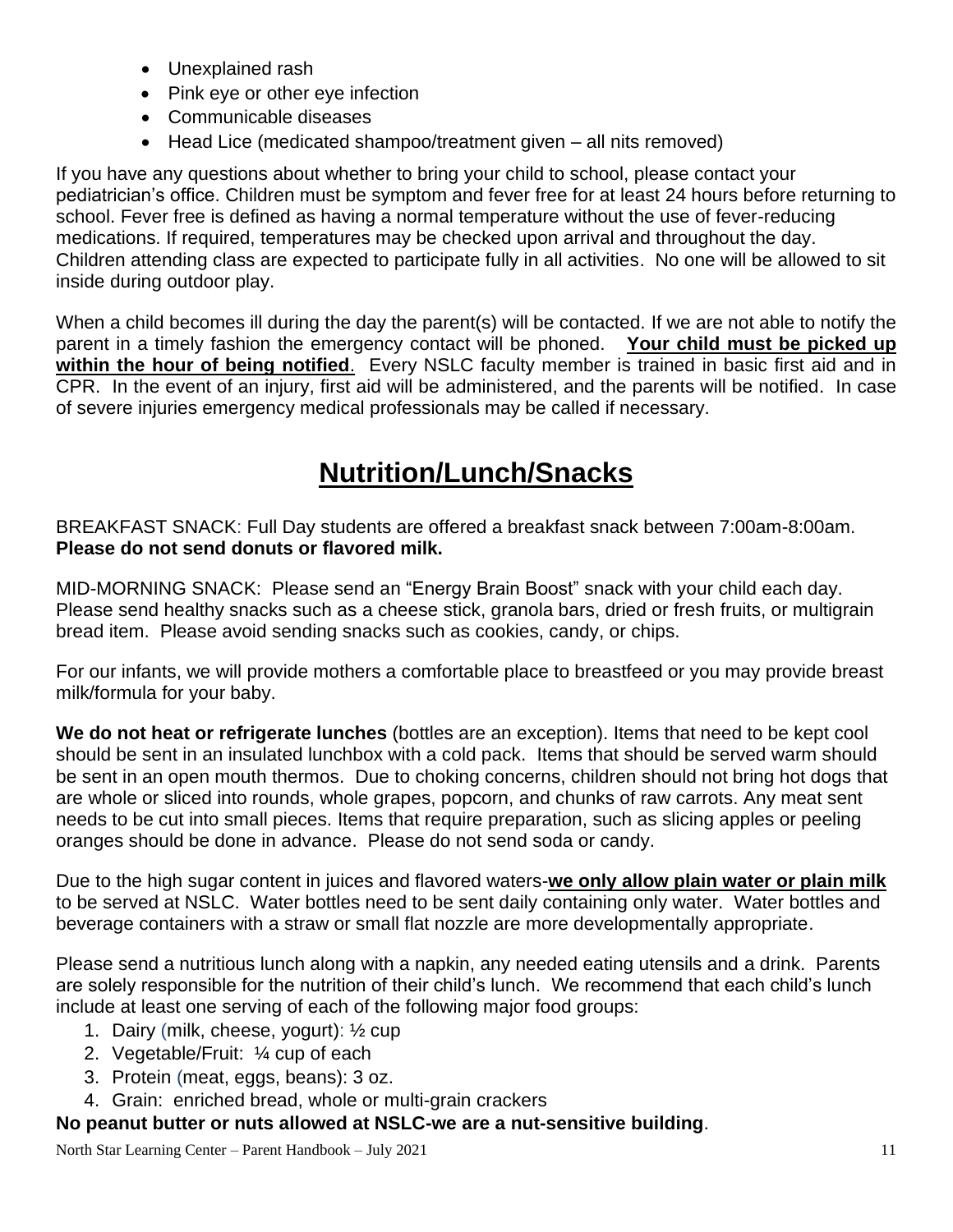### **Pandemic/Emergency Closure Policies**

#### **Tuition policy**

Should North Star Learning Center, an age group pod, or a classroom need to close for Pandemic/Emergency reasons, full tuition will be due for a closure of up to two weeks. If we are closed longer than two weeks, 50% tuition of the remaining time of closure will be due. If a closure occurs, parents may give a 2-week notice to withdraw from the program if they feel it is in the best interest of their family. Two weeks' full tuition will be due during the 2-week notice period. A full registration fee (if you chose to withdraw) of \$250 will be required to re-enroll in the program after the pandemic/emergency closure.

#### **Out of the Country Travel**

Parent will notify North Star Learning Center anytime they have traveled outside of the United States. North Star Learning Center has a right to exclude the child from care if they or a member of the household has traveled to a country that has been identified by the CDC as an "at risk" country.

### **Parental Concerns/Responding to Abuse and Neglect**

If you have a concern with your child's progress or activities, that concern should first be discussed with your child's teacher. After this conference, if the concern remains, it is then appropriate to seek an appointment with the Director.

North Star Learning Center employees are trained annually in the protection of children from abuse and neglect using resources available in our community. We will be vigilant in increasing employee and parent awareness regarding child abuse and neglect, including warning signs that a child may be a victim of abuse or neglect. To report and obtain further information please contact TXDFPS using the information provided.

Contact information for the Texas Department of Family and Protective Services:

<http://www.dfps.state.tx.us/> 1-800-252-5400

A copy of our most recent inspection is posted near the front entrance of the building.

### **Pets & Toys From Home**

Please do NOT allow your child to bring toys to school. We provide classroom activities and toys for our students. For the safety of our children, North Star Learning Center has a NO pet policy.

### **Physical Activity**

North Star Learning Center – Parent Handbook – July 2021 12 Outdoor play provides for greater freedom and flexibility, fuller expression through loud talk, and a greater range of active movement. Outdoor play also extends opportunities for large muscle development , social-emotional development, and small muscle development by offering variety, challenge, and complexity in ways that are not attainable in a confined indoor space. Our Outdoor Classroom provides many opportunities for these activities. During the week your class will have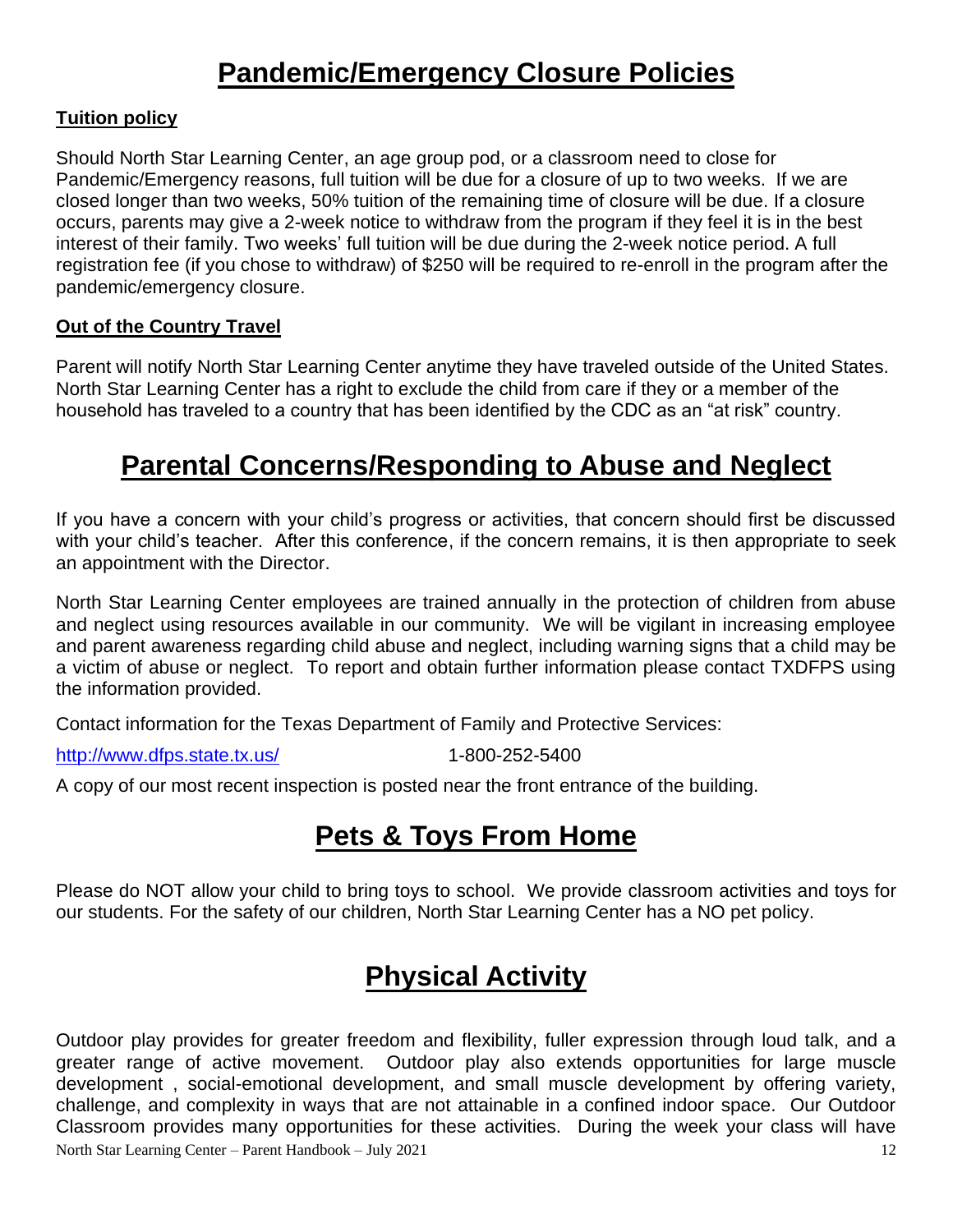both indoor and outdoor periods of time of moderate and vigorous activity. Each day a minimum of 60 minutes will be provided for those children attending our part time program and 90 minutes for those who attend our program full time. Our play will include both child-initiated activities where the equipment, materials and supplies are within reach of the child and the child chooses the activity on their own initiative as well as care-giver activities that the caregiver directs and chooses.

Busy, creative, active play can be messy regardless of the age of the child. Please dress your child in play clothes that can get dirty and that are appropriate for weather conditions. Even when children wear smocks to cover clothing during messy activities, we cannot guarantee that spills and stains will not occur. We suggest that parents dress children as if they are painting every day! Children should wear comfortable, functional shoes that allow them to run and climb. **Closed toe shoes with rubber soles with laces or Velcro closure are required**. For children's safety, heeled shoes, particularly cowboy boots, rain boots, dress shoes, Crocs, flip flops and sandals are not allowed. Please label all belongings with your child's name. Girls wearing dresses/skirts must wear modesty shorts. All children should keep at least one change of clothing (including shoes) at school.

Unless inclement weather is present, children MUST go outside each day. During days of inclement weather provisions will be made to recreate indoors.

- Shade and sunscreen shaded play areas are always available. However, parents are encouraged to dress children in sun-protective clothing and/or apply sunscreen with UVA and UVB protection of SPF 15 or higher. NSLC staff will not apply sunscreen. A signed medical form from a physician must be filed in the office for an exception to this policy.
- On occasion, students may have the opportunity to participate in water activities such as a water table and/or sprinkler.
- Insect repellent based on recommendation from the Texas Department of State Health Services, parents are encouraged to apply insect repellent containing DEET on their children prior to arriving at preschool. NSLC staff will not apply insect repellent. A signed medical form from a physician must be filed in the office for an exception to this policy.

### **Potty Training**

As a developmentally based program, we believe that toilet training should be positive and individually initiated. After a degree of success has been accomplished at home with toilet training, it is appropriate for him/her to come to school in underwear. Teachers should always be informed of a child's toilet training progress. Teamwork between home and school is essential for a successful potty-training experience. Children enrolled in our Preschool C and D programs must be potty trained prior to the start of school. They should be able to manage themselves in the bathroom, **unassisted**, in order to be successful in these programs.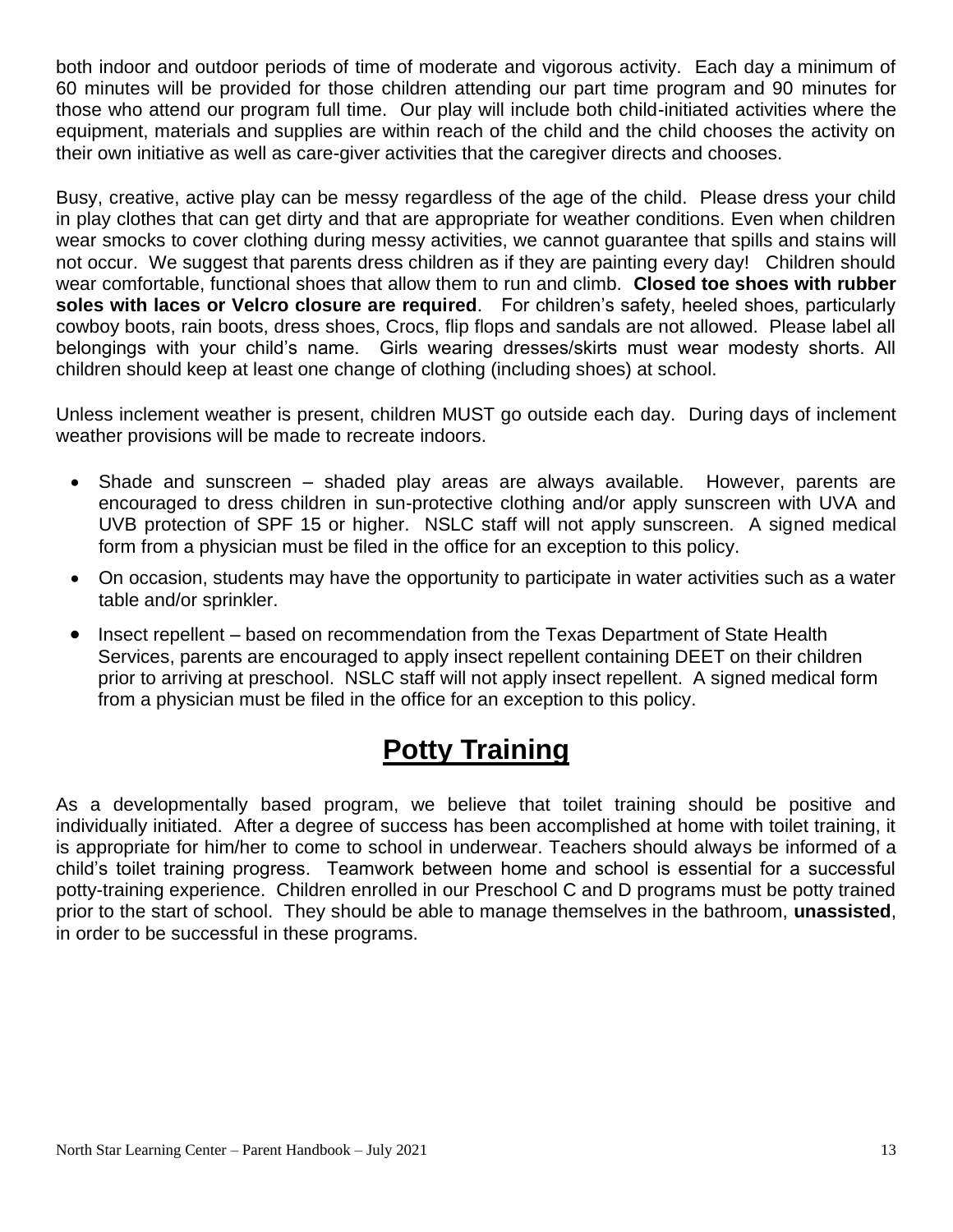### **Safe Sleep Policy**

(Subchapter H page 125 in Minimum Standards)

All staff, substitute staff, and volunteers will follow these safe sleep recommendations of the American Academy of Pediatrics (AAP) and the Consumer Product Safety Commission (CPSC) for infants to reduce the risk of Sudden Infant Death Syndrome/Sudden Unexpected Infant Death Syndrome (SIDS/SUIDS):

#### **§746.2409. What specific safety requirements must my cribs meet?**

*Subchapter H, Basic Care Requirements for Infants April 2017* 

(a) All full-size and non-full-size cribs must have:

- (1) A firm, flat mattress that snugly fits the sides of the crib and that is specifically designed for use with the crib model number. The mattress must not be supplemented with additional foam material or pads;
- (2) Sheets that fit snugly and do not present an entanglement hazard;
- (3) A mattress that is waterproof or washable;
- (4) Secure mattress support hangers, and no loose hardware or improperly installed or damaged parts;
- (5) A maximum of 2 3/8 inches between crib slats or poles;
- (6) No corner posts over 1/16 inch above the end panels;
- (7) No cutout areas in the headboard or footboard that would entrap an infant's head or body;
- (8) Drop gates, if present, which fasten securely and cannot be opened by a child;

(9) Documentation that each crib meets the applicable federal rules at Title 16, Code of Federal Regulations, Parts 1219 or 1220, concerning "Safety Standards for Full-Size Baby Cribs" and "Safety Standards for Non-Full-Size Baby Cribs," respectively, or documentation that each crib is a medical device listed and registered with the U.S. Food and Drug Administration; and

(10) A label with the infant's name. As an alternative, you may label cribs with a number and have a number/infant assignment map available.

(b) You must sanitize each crib before a different infant uses it and when soiled.

(c) You must never leave an infant in the crib with the drop gate down.

#### *Helpful Information*

*• Research shows more babies die in incidents involving cribs than with any other piece of nursery equipment.* 

*• Non-full-size cribs may be either smaller or larger than a full-size crib or shaped differently than the usual rectangular crib. The category of non-full-size cribs includes oversized, specialty, undersized, and portable cribs, but does not include any product with mesh/net/screen siding, non-rigidly constructed cribs, cradles, car beds, baby baskets or bassinets. For requirements for play yards, which are mesh or fabric sided products, see §746.2411 of this title (relating to Are play yards allowed?).* 

*• Regarding paragraph (1), a mattress is too loose if there are more than two finger widths between the edge of the mattress and the crib side.* 

*• Regarding paragraph (5) if a soda can fits easily between the slats on a crib, the slats are too wide.* 

#### **§746.2415. What specific types of equipment am I prohibited from using with infants?**

*Subchapter H, Basic Care Requirements for Infants April 2017* 

(a) You may not use the following equipment for infants, which has been identified as unsafe for infants by the Consumer Product Safety Commission and the American Academy of Pediatrics:

(1) Baby walkers, which are devices that allow an infant to sit inside a walker equipped with rollers or wheels and move across the floor;

(2) Baby doorway jumpers, which are devices that allow an infant to bounce while supported in a seat by an elastic "bungee cord" suspended from a doorway;

(3) Accordion safety gates;

(4) Toys that are not large enough to prevent swallowing or choking; or

(5) Bean bags, waterbeds, and foam pads for use as sleeping equipment.

(b) Except for a tight fitting sheet and as provided in subsection (c), the crib must be bare for an infant younger than 12 months of age.

(c) A crib mattress cover may also be used to protect against wetness, but the cover must:

(1) Be designed specifically for the size and type of crib and crib mattress that it is being used with;

North Star Learning Center – Parent Handbook – July 2021 14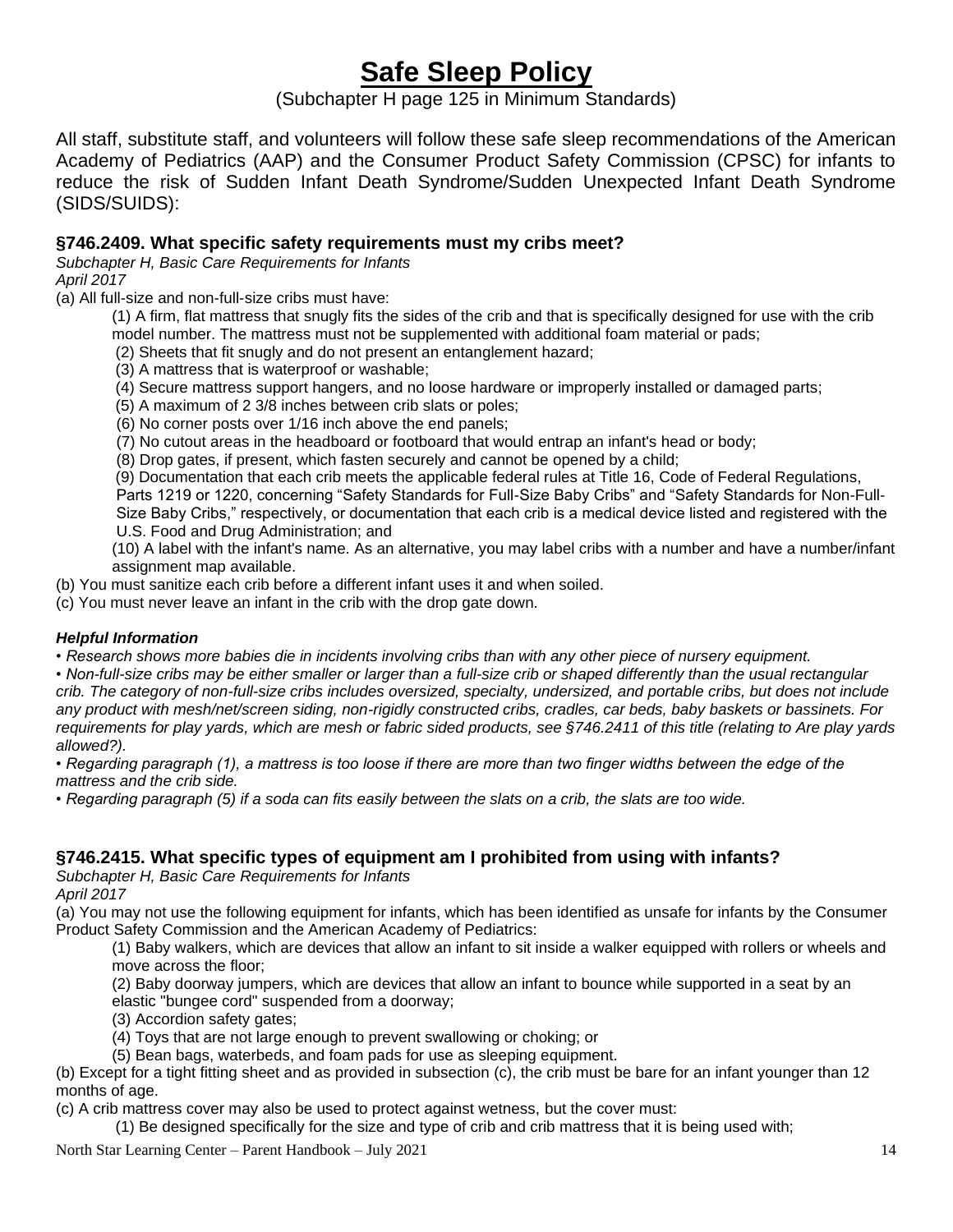- (2) Be tight fitting and thin; and
- (3) Not be designed to make the sleep surface softer.

*Regarding paragraph (6), studies on SIDS support eliminating soft bedding materials, sleep positioning devices, and stuffed toys for infants under twelve months.*

#### **§746.2426. May I allow infants to sleep in a restrictive device?**

*Subchapter H, Basic Care Requirements for Infants April 2017* 

You may not allow an infant to sleep in a restrictive device. If an infant falls asleep in a restrictive device, the infant must be removed from the device and placed in a crib as soon as possible. Infants may sleep in a restrictive device if you have a completed Sleep Exception Form that includes a signed statement from a health-care professional stating that the child sleeping in a restrictive device is medically necessary.

#### *Helpful Information*

*• Infants sleeping in restrictive devices are at risk for strangulation, injury, and positional asphyxiation. Documentation from a health care professional is required for an infant to sleep in a device other than a CPSC approved crib.* 

• Infants arriving at the center asleep in a car seat must be removed from the car seat and placed in a crib. You must not *place the car seat in the crib with a sleeping infant.* 

*• If applicable, a copy of the Sleep Exception Form should be kept in the infant's classroom for easy review by caregivers and licensing staff.*

#### **§746.2427. Are infants required to sleep on their backs?**

*Subchapter H, Basic Care Requirements for Infants April 2017* 

Infants not yet able to turn over on their own must be placed in a face-up sleeping position in the infant's own crib, unless you have a completed Sleep Exception Form that includes a signed statement from a health-care professional stating that a different sleeping position for the child is medically necessary.

#### *Helpful Information*

*• Sudden Infant Death Syndrome (SIDS), the sudden and unexplained death of an infant, is the major cause of death in babies between 1 and 4 months old. After 30 years of research, scientists still cannot find a cause for SIDS; however, research has found the risk of SIDS may be reduced by placing a healthy infant on his or her back to sleep.* 

*• If the infant was born with a birth defect, often spits up after eating, or has a breathing, lung, or heart problem, a doctor or nurse may recommend a different sleep position to use.* 

*• Providing "tummy time" several times each day is important because it prepares infants for the time when they will be able to slide on their bellies and crawl. The caregiver needs to stay near and closely supervise the infant during tummy time.* 

*• If applicable, a copy of the Sleep Exception Form should be kept in the infant's classroom for easy review by caregivers and licensing staff.*

#### **§746.2428. May I swaddle an infant to help the infant sleep?**

*Subchapter H, Basic Care Requirements for Infants April 2017* 

You may not lay a swaddled infant down to sleep or rest on any surface at any time unless you have a completed Sleep Exception Form that includes a signed statement from a health-care professional stating that swaddling the child for sleeping purposes is medically necessary.

#### *Helpful Information*

*If applicable, a copy of the Sleep Exception Form should be kept in the infant's classroom for easy review by caregivers and licensing staff.* 

#### **§746.2429. If an infant has difficulty falling asleep, may I cover the infant's head or crib?**

*Subchapter H, Basic Care Requirements for Infants September 2003* 

No. Infants must not have their heads, faces, or cribs covered by items such as blankets, linens, or clothing at any time.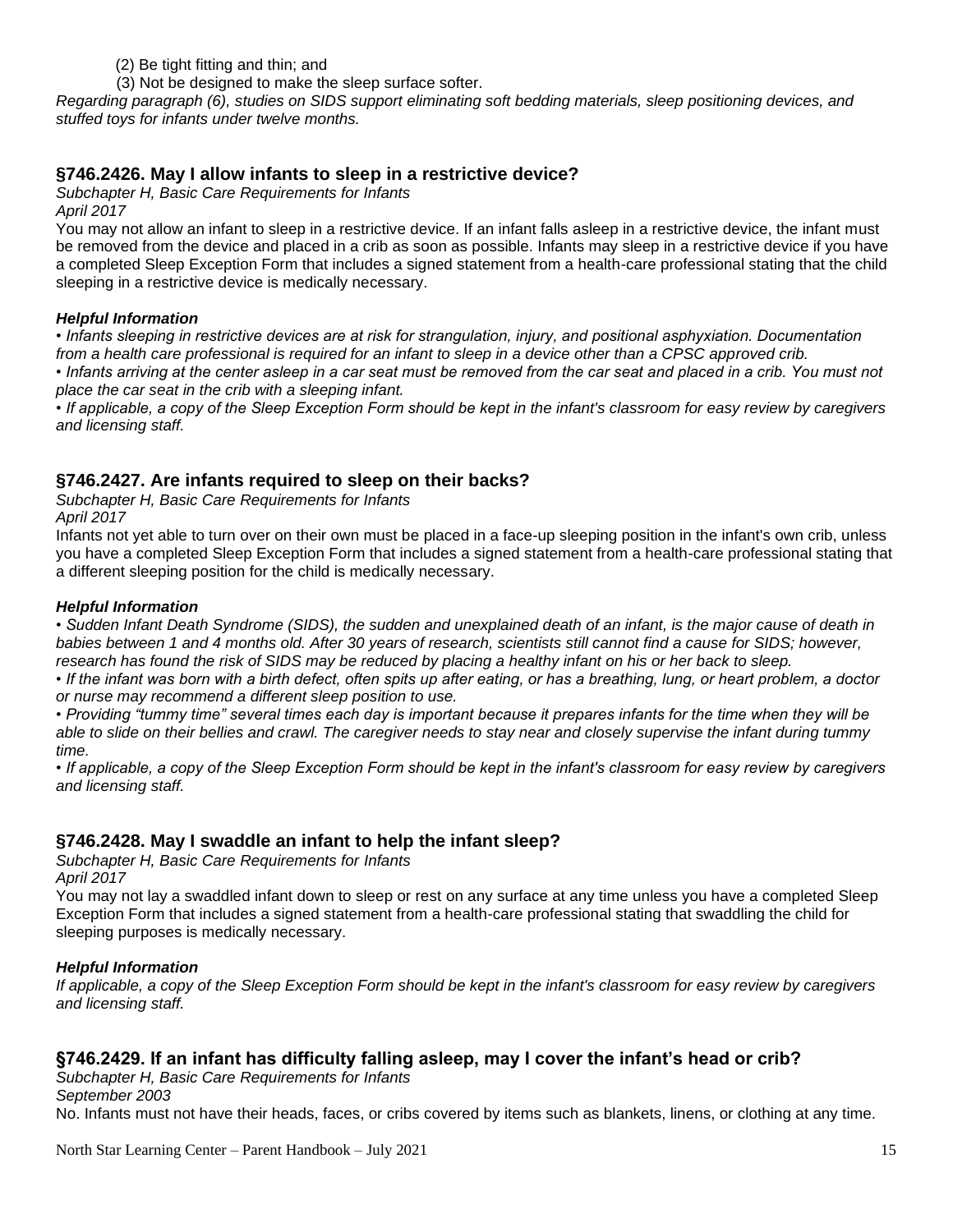### **Tuition**

Tuition and fees are drafted on the third business day of the month. Accounts not paid in full by the 7th calendar day of the month in which they are due will be assessed a \$25 late payment fee. Students whose accounts are not paid in full by the end of the month will not be allowed to return to NSLC until account balances are settled. Families receive a 10% sibling discount off the lowest tuition(s). Dependent care statements are available by emailing [office@northstarlearningcenter.org.](mailto:office@northstarlearningcenter.org)

- Tuition rates are reviewed and set annually by the NSLC Committee and are approved by the CCPC Session.
- All monthly tuition fees are charged and due, regardless of vacations, illnesses, closures due to unforeseen circumstances, other absences, holidays, inclement weather, etc. There is no substituting of days if your child misses their regularly scheduled day. There are no refunds or credits due to closures.
- There will be a \$25 administrative change fee for all enrollment changes.

**Our preferred method of payment is the Automatic Bank Draft** – We strongly urge all parents to make their tuition payments via automatic bank draft. All electronic payments will be set up as recurring and funds drawn on the third business day of each month. To request electronic payment of tuition, please complete an *Authorization Agreement for ACH Payment of Tuition* and submit to the NSLC office. This method is easy, fast and you do not have to remember to write a check each month! Please note that your withdrawal will be shown as Canyon Creek Presbyterian Church. A copy of this form can be downloaded from our website or picked up from the front desk. Checks are accepted for tuition payments, however there is a \$10 check processing fee for payments made by check. The returned check fee is \$25. We do not accept cash for tuition payments.

### **Withdrawing from NSLC**

We require at least two weeks' notice if a student will be withdrawing from the school. Tuition will be charged during the two-week period. Temporary withdrawals due to extended trips, etc. will require a \$50 re-enrollment fee. Spots will not be held unless tuition is paid while away on any extended absence.

**Expulsion-**In rare cases, the Director may choose to expel a student for egregious acts that harm students or adults in the community, that are morally reprehensible or that violate legal, health or safety standards. North Star Learning Center reserves the right to expel a child at any time if, in the judgment of the Director, conduct of anyone directly associated with the child, including but not limited to the child's family, in or out of the School, is not in keeping with the School's accepted standards or principles. There will be no refund of tuition where such enforced withdrawal occurs, and any unpaid balance is payable in full according to the terms of the child's enrollment.